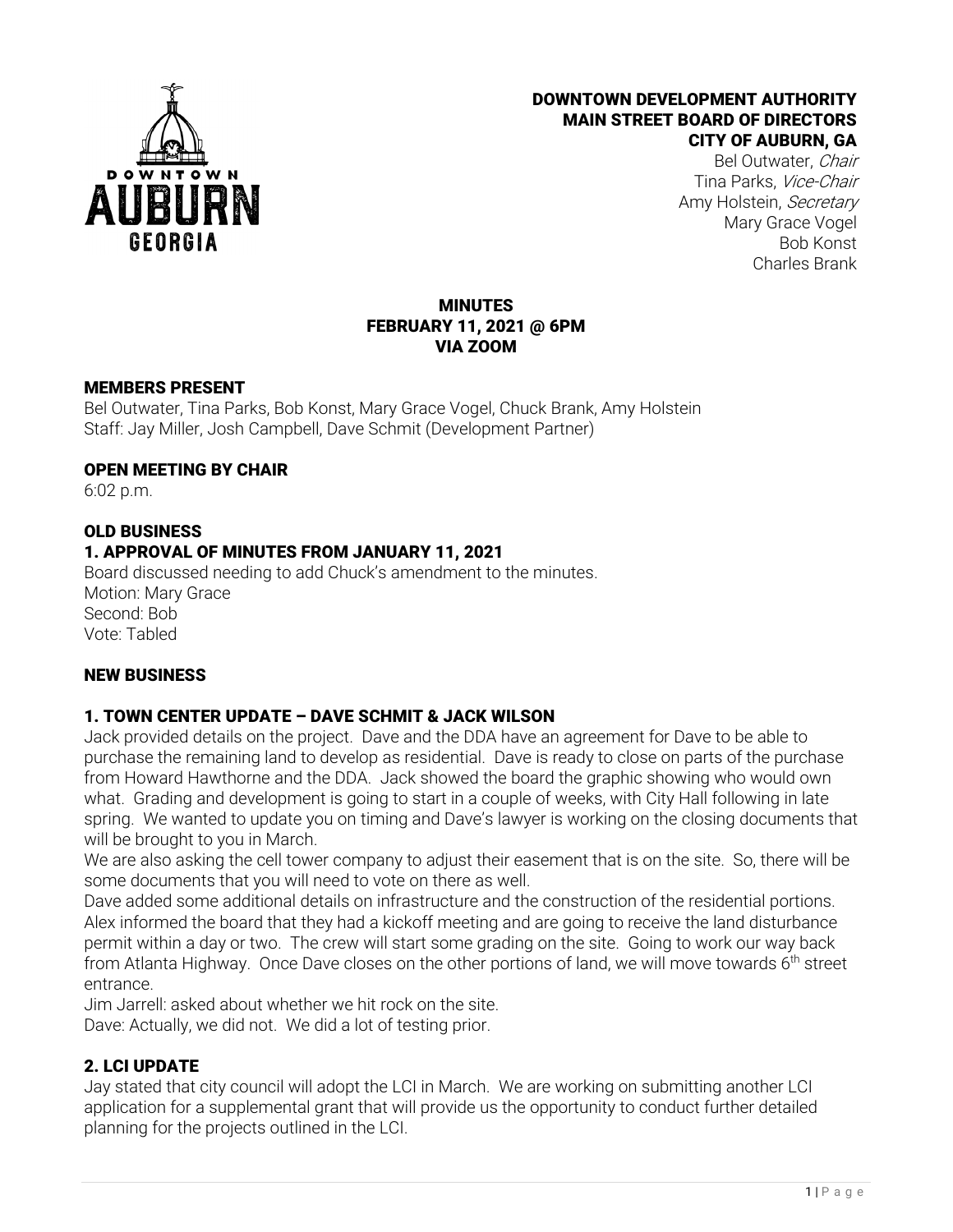Chitra Subarrayan: LCI is a great foundation for us to continue to seek funding for these projects. Chuck: Are we wanting to lean towards the bike path and connectivity in the first phase of the LCI. Is that the direction we are going in?

Jay: Yes, the LCI looks at the connectivity aspects and all those types of projects are on the table. Mayor Blechinger: Wanted to add that the Rowen project is a big aspect and we are wanting to make sure we are connected to that. Gwinnett County is going to big a substantial park that will connect into our park and we will be connected to those trails.

## 3. BRANDING UPDATE

Jay and Chitra presented to the board the latest drafts of the city logo and branding project. Chitra: For this project, we want to make sure that we plan for taking ourselves to the next level. We have a great consultant helping us.

Jay will send the presentation to the board for comments,

Josh added that Auburn has a lot of home-based occupations and that including entrepreneurship into the branding is great.

## 4. FINANCIAL STATEMENT

Account Balance: \$33,989.42

We set up a liability account to reflect Whistlestop Shop deposits, so we won't have to open a separate bank account.

Bel: Josh, thank you for setting up the spreadsheet showing rents and revenues.

## 5. MAIN ST/DOWNTOWN REPORT

Bob: Did we lose the photographer at the shops?

Josh: Yes, he is moving onto another store since he was growing.

Mayor Blechinger: Added that the shops are a kicking off point, however we want to retain them in Auburn. We need to keep that dialogue open and keep them here if at all possible. Also, we need to tell that story of moving on and expanding from Whistlestop Shops as a success story.

Tina: I saw where Grover praised the city and the shops on social media.

Bob: Maybe we should start a success board that shows where people have moved to, etc.

Chuck: Stated that maybe we needed to outfit on the shops for food service.

The board had a lengthy discussion on health department requirements and food service.

Chuck: Can we start to do smaller events or are we still on hold by Covid?

Mayor Blechinger spoke to vaccinations and is hoping that we will have some events soon.

The board discussed allowing a tenant to have two shops selling similar products.

The board discussed possibly renting out the old museum again.

The board discussed renovating the sign of Hue Graphics building  $-$  such as painting, mural, etc.

Chuck suggested having a competition for the mural or it could be temporary installment that changes throughout the years.

Jim and Ellie expressed they would be willing to help.

Mayor Blechinger expressed that the Children's Park could use a mural refresh as well.

Jay expressed also that we need to be thinking about what happens with the downtown city buildings once the city vacates the spaces. We need to start planning for programming, revitalization, and management.

## ANNOUNCEMENTS

None.

## AJOURNMENT

Motion: Tina Second: Chuck